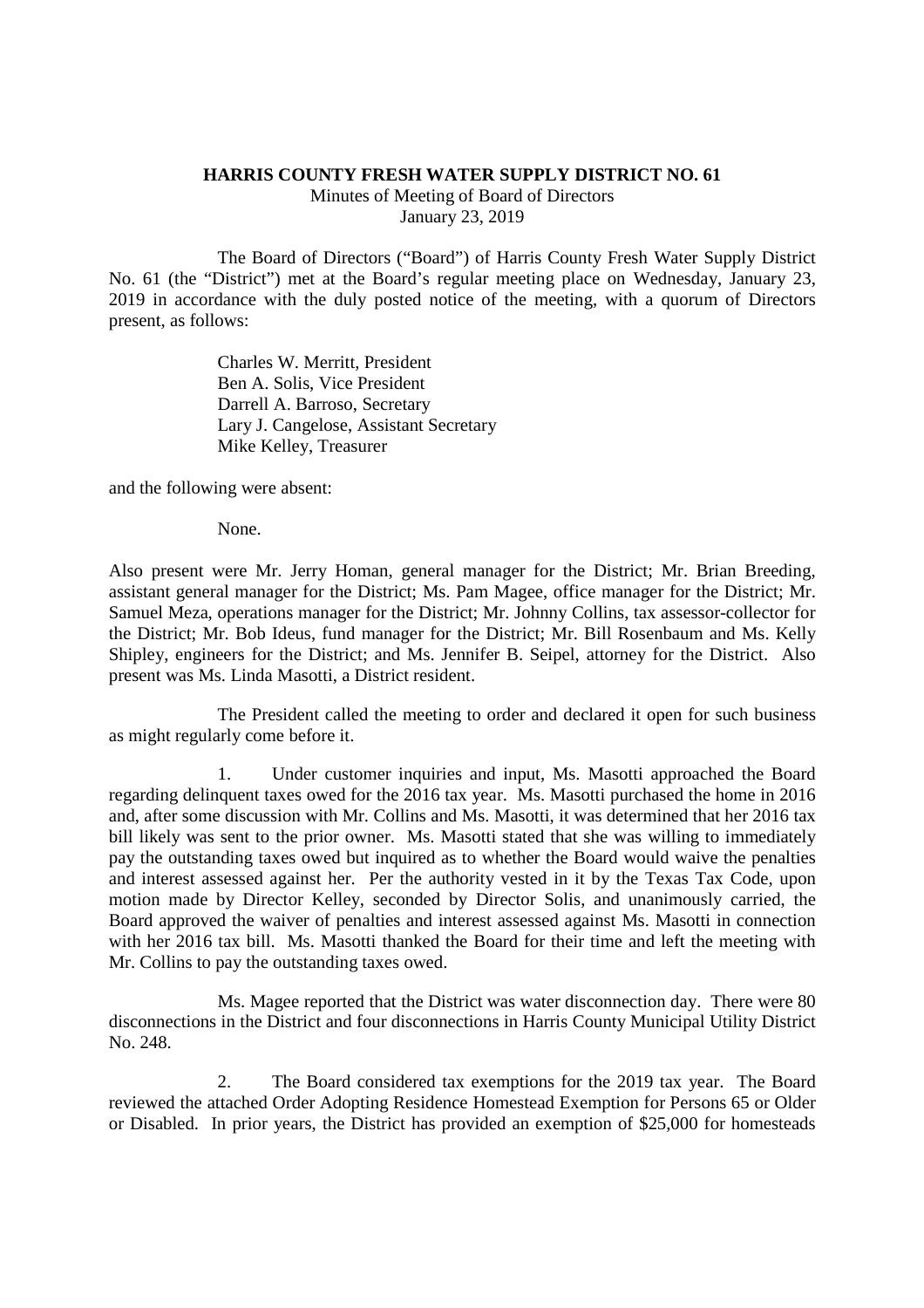for persons 65 or older or disabled and can continue such exemption with adoption of this Order. Upon motion duly made by Director Barroso, seconded by Director Solis, and unanimously carried, the Board approved the attached Order Adopting Residence Homestead Exemption for Persons 65 or Older or Disabled.

The Board then considered the attached Order Adopting Homestead Exemption. In prior years, the District has provided an exemption of 20% on residential homesteads and can continue such exemption with adoption of this Order. Upon motion duly made by Director Kelley, seconded by Director Solis, and unanimously carried, the Board approved the attached Order Adopting Homestead Exemption.

3. The Board then considered the attached Order Levying Additional Penalty for Delinquent Taxes. The Order levies a 20% penalty on 2018 delinquent taxes for real property on July 1, 2019. After review, upon motion made by Director Solis, seconded by Director Barroso, and unanimously carried, the Board adopted the Order as presented

4. Mr. Collins presented the tax assessor-collector's report, a copy of which is attached hereto. The report showed a 32.07% collection rate for the 2018 tax year, with all other tax years, excluding 2018, being 99% collected or better. After further review of the report, upon motion made by Director Barroso, seconded by Director Cangelose, and unanimously carried, the Board approved the tax assessor-collector's report and payment of the bills listed thereon with checks drawn from the tax fund.

5. Mr. Ideus then presented the fund manager's report, a copy of which is attached hereto. The report showed checks in the amount of (i) \$32,613.30 to King Solution Services, LLC for their work in connection with phases 4 and 5 of the District's sanitary sewer rehabilitation project and (ii) \$54,522.33 for engineering associated with various projects. Upon motion made by Director Barroso, seconded by Director Cangelose, and unanimously carried, the Board approved the fund manager's report as presented.

6. The Board considered the minutes for the meeting held on January 16, 2019. One change to the minutes was suggested, and upon motion made by Director Cangelose, seconded by Director Solis, and unanimously carried, the Board approved the minutes as amended.

7. Mr. Meza presented the operations report, a copy of which is attached hereto. With respect to water production, the District pumped 50,276,000 gallons from its wells, with an average daily flow of 1,621,806 gallons. The ratio of water pumped to billed was 92% during the month.

At the wastewater treatment plants, the total combined treatment amounted to 80,685,000 gallons with an average daily flow from the plants of 2,602,742 gallons per day. There were 9.7 inches of rainfall during the month of December.

With respect to the distribution and collection system, 20 bacteriological samples were taken with no coliforms detected. The operator changed out nine meters in the month of December and made no commercial or residential taps.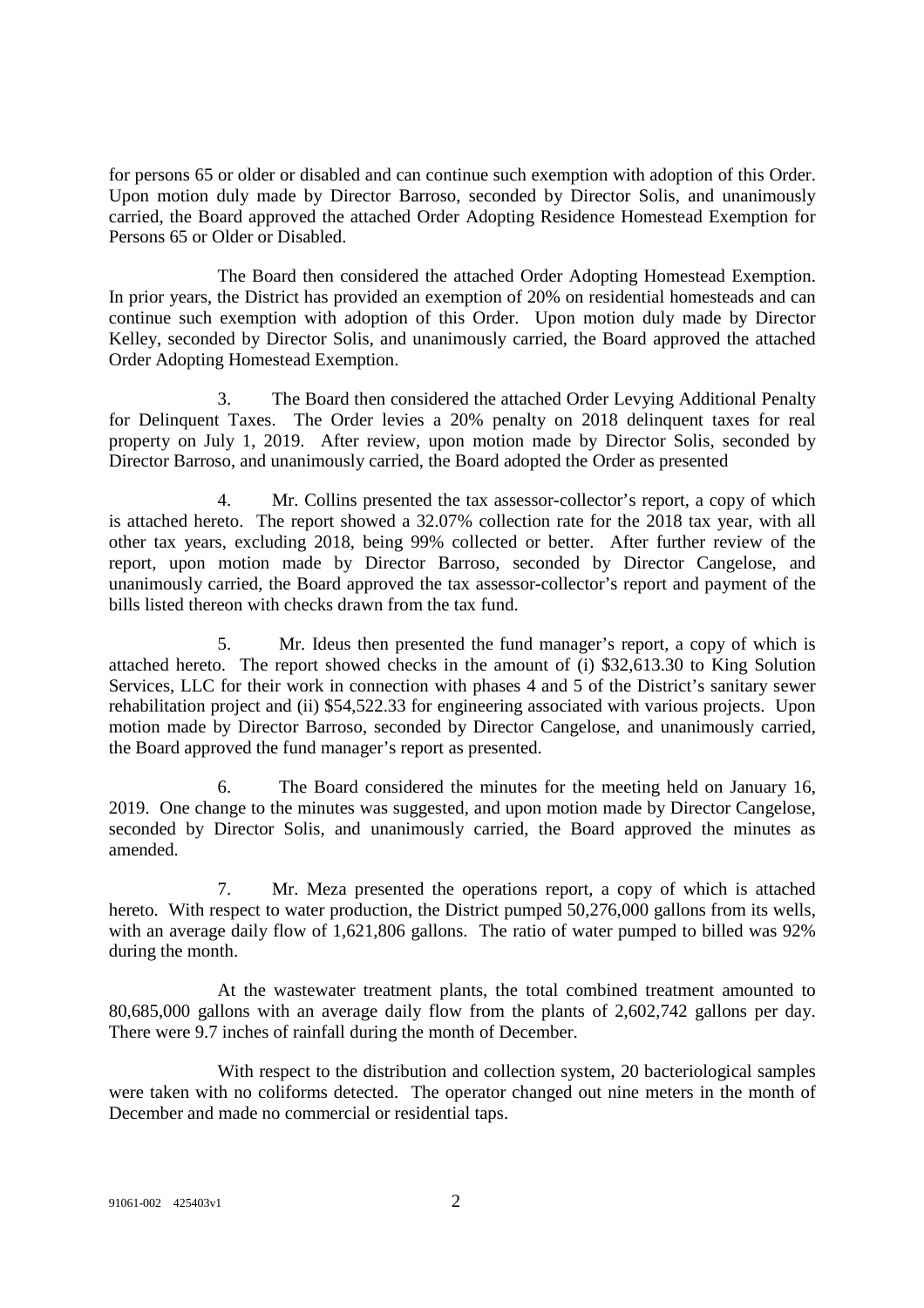With respect to out-of-district water use, Emerald Forest Utility District used 232,000 gallons and Harris County MUD No. 248 used 10,527,000 gallons.

As for personnel matters, a safety meeting on hypothermia and winter hazards was held in January. A monthly safety meeting on trenching and shoring and heavy equipment safety will be held in February.

Mr. Homan and Mr. Breeding also discussed the District's water accountability figures for the 2018 year, stating that an increase in water line flushing accounts for the slight drop in numbers. Mr. Homan and Mr. Breeding confirmed that the flushing has resulted in better water quality and fewer customer inquiries. The Board expressed their satisfaction with what was being done.

Mr. Breeding also provided an update on the District's schedule for implementing automated meters throughout the District.

After review, upon motion made by Director Solis, seconded by Director Barroso, and unanimously carried, the Board approved the operations report as presented.

8. Mr. Rosenbaum and Ms. Shipley presented the engineer's report, a copy of which is attached hereto. Mr. Rosenbaum reported that the recoating of Elevated Storage Tank No. 2 is progressing. Mr. Homan stated that the booster club for Cy-Falls High School has confirmed that they are sending payment for the painting of their logo on the storage tank.

Mr. Rosenbaum also reported that he has been working closely with the attorneys on the Magellan pipeline matter.

After further review and discussion, upon motion made by Director Solis, seconded by Director Cangelose, and unanimously carried, the Board approved the pay application and engineer's report as presented.

9. The Board next considered payment of the general fund bills listed on the report prepared by Ms. Magee, a copy of which is attached hereto. After review, upon motion made by Director Barroso, seconded by Director Cangelose, and unanimously carried, the Board approved payment of the general fund bills as presented.

10. Mr. Homan, Ms. Magee, and Mr. Breeding presented the management report. Ms. Magee reviewed the District's December financials with the Board.

Ms. Magee also confirmed the Board's reservations for the upcoming conference of the Association of Water Board Directors.

Mr. Breeding reported that a resident residing at 13918 White Oak Glen, which is in Harris County Municipal Utility District No. 248, has made a claim that he backed his vehicle into a District backhoe parked outside his house. Mr. Breeding stated that he will update the Board if he hears anything further regarding the matter.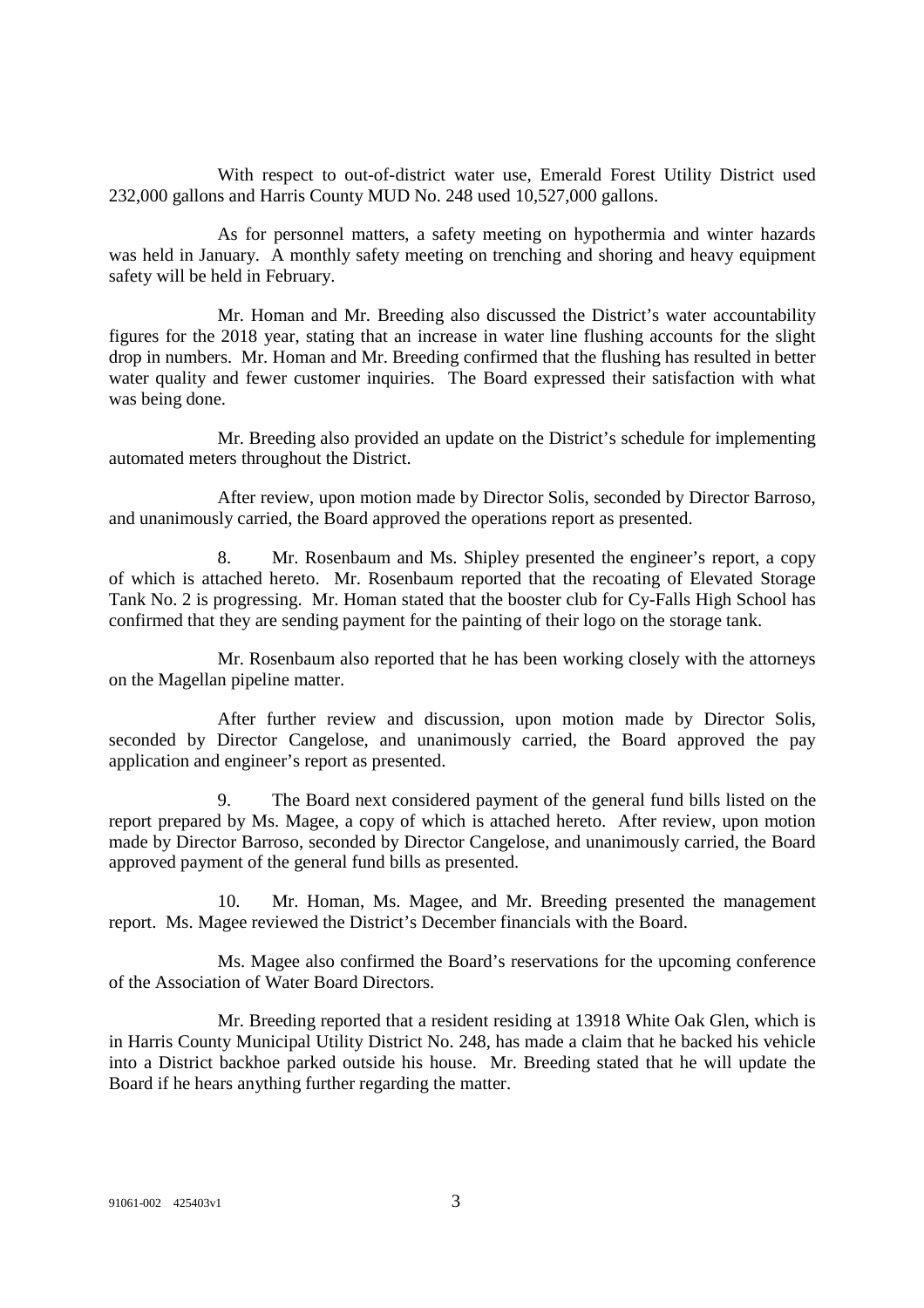Upon motion made by Director Barroso, seconded by Director Solis, and unanimously carried, the Board approved the management report as presented.

11. The Board considered items for the next agenda.

There being no further business to come before the Board, the meeting was adjourned.

**Secretary**